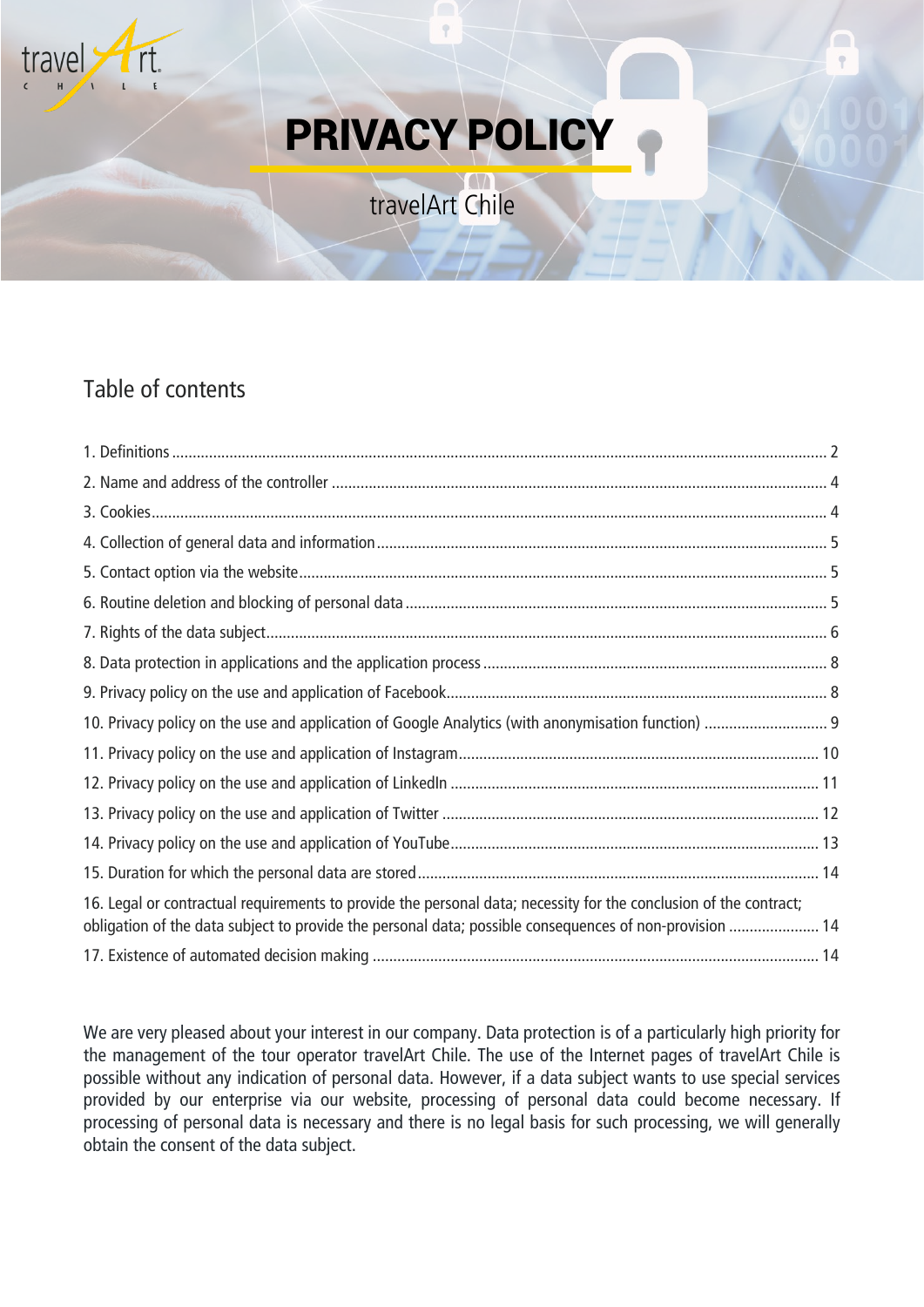

The processing of personal data, such as the name, address, e-mail address, or telephone number of a data subject shall always be in line with the country-specific data protection regulations applicable to travelArt Chile. By means of this data protection declaration, our enterprise would like to inform the public about the type, scope and purpose of the personal data we collect, use and process. Furthermore, data subjects are informed of their rights by means of this data protection declaration.

As controller for data protection, the tour operator travelArt Chile has implemented numerous technical and organisational measures to ensure the most complete protection of personal data processed through this website. Nevertheless, Internet-based data transmissions can always be subject to security vulnerabilities, so that absolute protection cannot be guaranteed. For this reason, every data subject is free to transmit personal data to us by alternative means, for example by telephone.

#### <span id="page-1-0"></span>1. Definitions

The privacy policy of travelArt Chile is based on the terms used by the European Parliament and the Council for the adoption of the General Data Protection Regulation (GDPR). Our data protection declaration should be easy to read and understand for the public as well as for our customers and business partners. To ensure this, we would like to explain the terms used in advance.

We use the following terms, among others, in this data protection declaration:

• a) Personal data

Personal data means any information relating to an identified or identifiable natural person ('data subject'); an identifiable natural person is one who can be identified, directly or indirectly, in particular by reference to an identifier such as a name, an identification number, location data, an online identifier or to one or more factors specific to the physical, physiological, genetic, mental, economic, cultural or social identity of that natural person.

• b) Data subject

Data subject means a natural person about whom a controller holds personal data and who can be identified, directly or indirectly, by reference to that personal data.

• c) Processing

Processing means any operation or set of operations performed upon personal data or sets of personal data, whether or not by automated means, such as collection, recording, organisation, structuring, storage, adaptation or alteration, retrieval, consultation, use, disclosure by transmission, dissemination or otherwise making available, alignment or combination, restriction, erasure or destruction.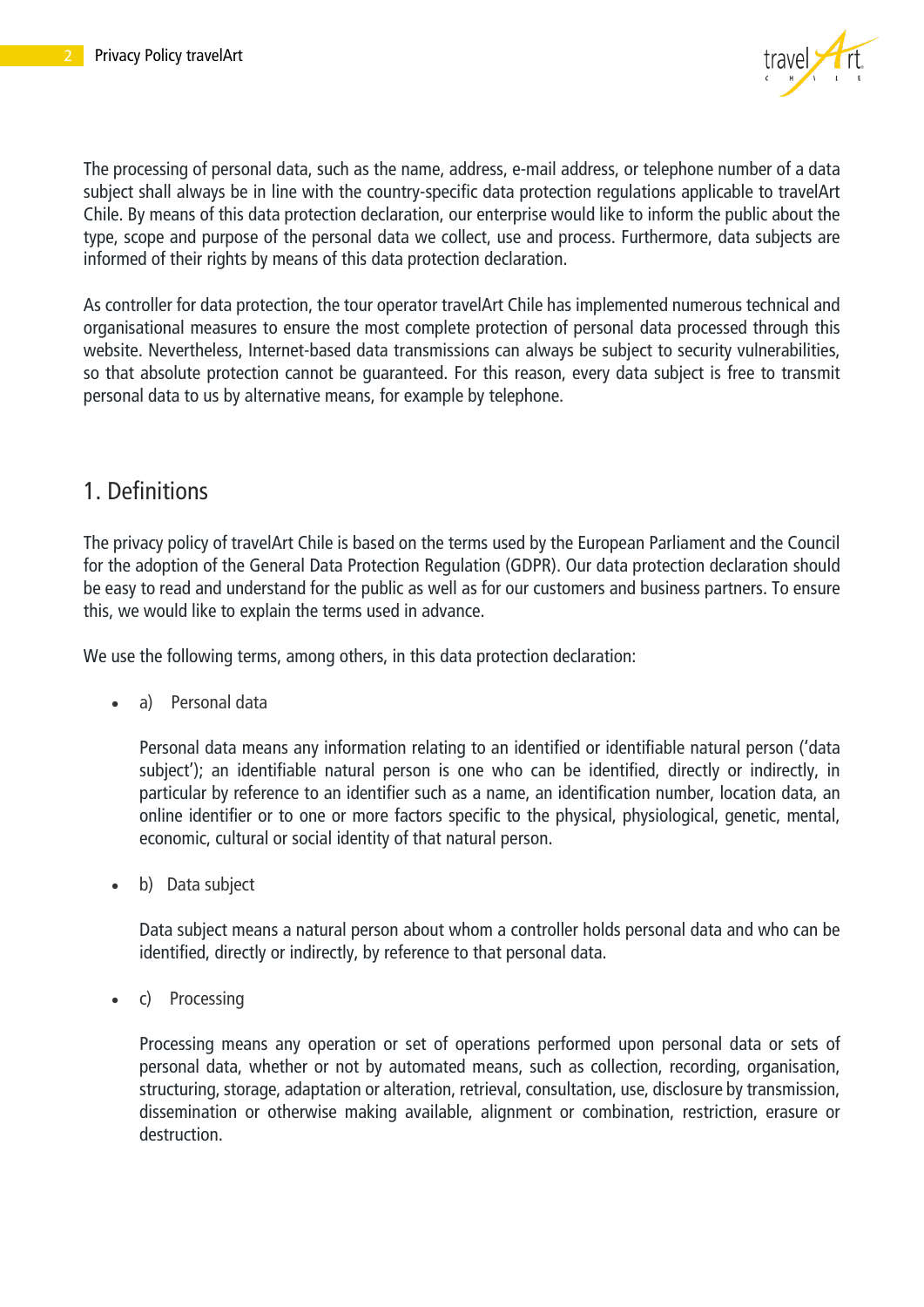

d) Restriction of processing

Restriction of processing means the marking of stored personal data with the aim of limiting their processing in the future

e) Profiling

Profiling means any form of automated processing of personal data consisting of the use of personal data to evaluate certain personal aspects relating to a natural person, in particular to analyse or predict aspects concerning that natural person's performance at work, economic situation, health, personal preferences, interests, reliability, behaviour, location or movements.

• f) Controller

Controller means the natural or legal person, public authority, agency or other body which, alone or jointly with others, determines the purposes and means of the processing of personal data; where the purposes and means of such processing are determined by Union or Member State law, the controller or the specific criteria for its nomination may be provided for by Union or Member State law.

q) Processor

Processor means a natural or legal person, public authority, agency or other body which processes personal data on behalf of the controller.

h) Recipient

Recipient means a natural or legal person, public authority, agency or other body to whom personal data are disclosed, whether a third party or not. However, public authorities which may receive personal data in the framework of a specific investigative task under Union or Member State law shall not be regarded as recipients.

• i) Third party

Third party means a natural or legal person, public authority, agency or body other than the data subject, controller, processor and persons who, under the direct authority of the controller or processor, are authorised to process personal data.

i) Consent

Consent of the data subject means any freely given, specific, informed and unambiguous indication of the data subject's wishes by which he or she, by a statement or by a clear affirmative action, signifies agreement to the processing of personal data relating to him or her.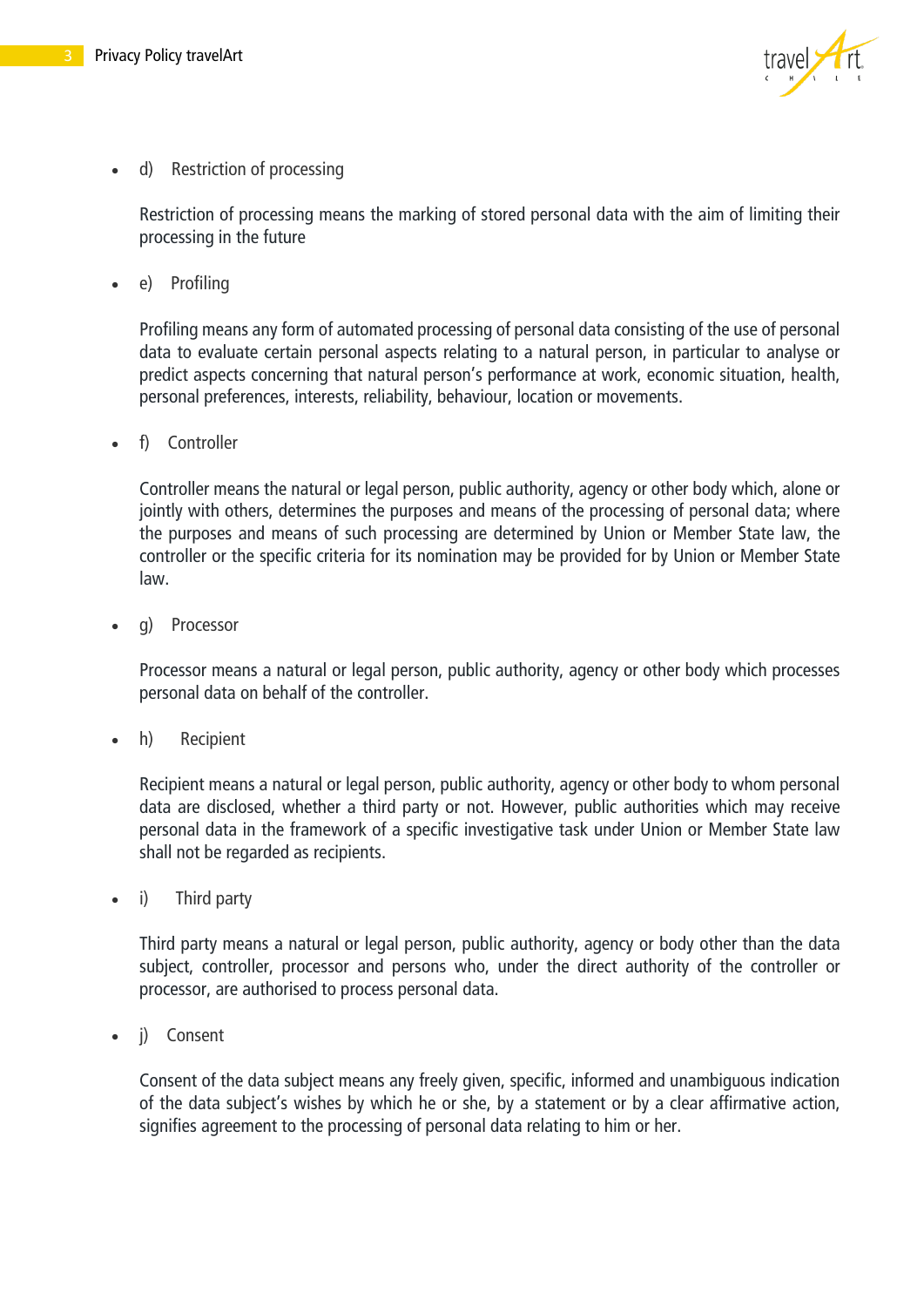

## <span id="page-3-0"></span>2. Name and address of the controller

Controller within the meaning of the General Data Protection Regulation, other data protection laws applicable in the Member States of the European Union, the country-specific data protection regulations of Chile and other provisions of a data protection nature is:

travelArt Chile

Av. Apoquindo 3000, 4th floor

7550000 Santiago, Las Condes

Chile

Tel.: 0056224375660

E-Mail: info@travelart.com

Webpage: [www.travelart.com](http://www.travelart.com/)

#### <span id="page-3-1"></span>3. Cookies

The internet pages of the tour operator travelArt Chile use cookies. Cookies are small text files that are stored on a computer system via an internet browser.

Numerous websites and servers use cookies. Most cookies contain a unique identifier called a cookie ID: a string of characters that websites and servers associate with the browser on which the cookie is stored. This enables the visited Internet pages and servers to distinguish the individual browser of the data subject from other Internet browsers that contain other cookies. A specific internet browser can be recognised and identified via the unique cookie ID.

Through the use of cookies, travelArt Chile can provide the users of this website with more user-friendly services that would not be possible without the cookie setting.

The data subject can prevent the setting of cookies by our website at any time by means of an appropriate setting of the Internet browser used and thus permanently object to the setting of cookies. Furthermore, cookies that have already been set can be deleted at any time via an internet browser or other software programmes. This is possible in all common internet browsers. If the data subject deactivates the setting of cookies in the Internet browser used, not all functions of our website may be fully usable.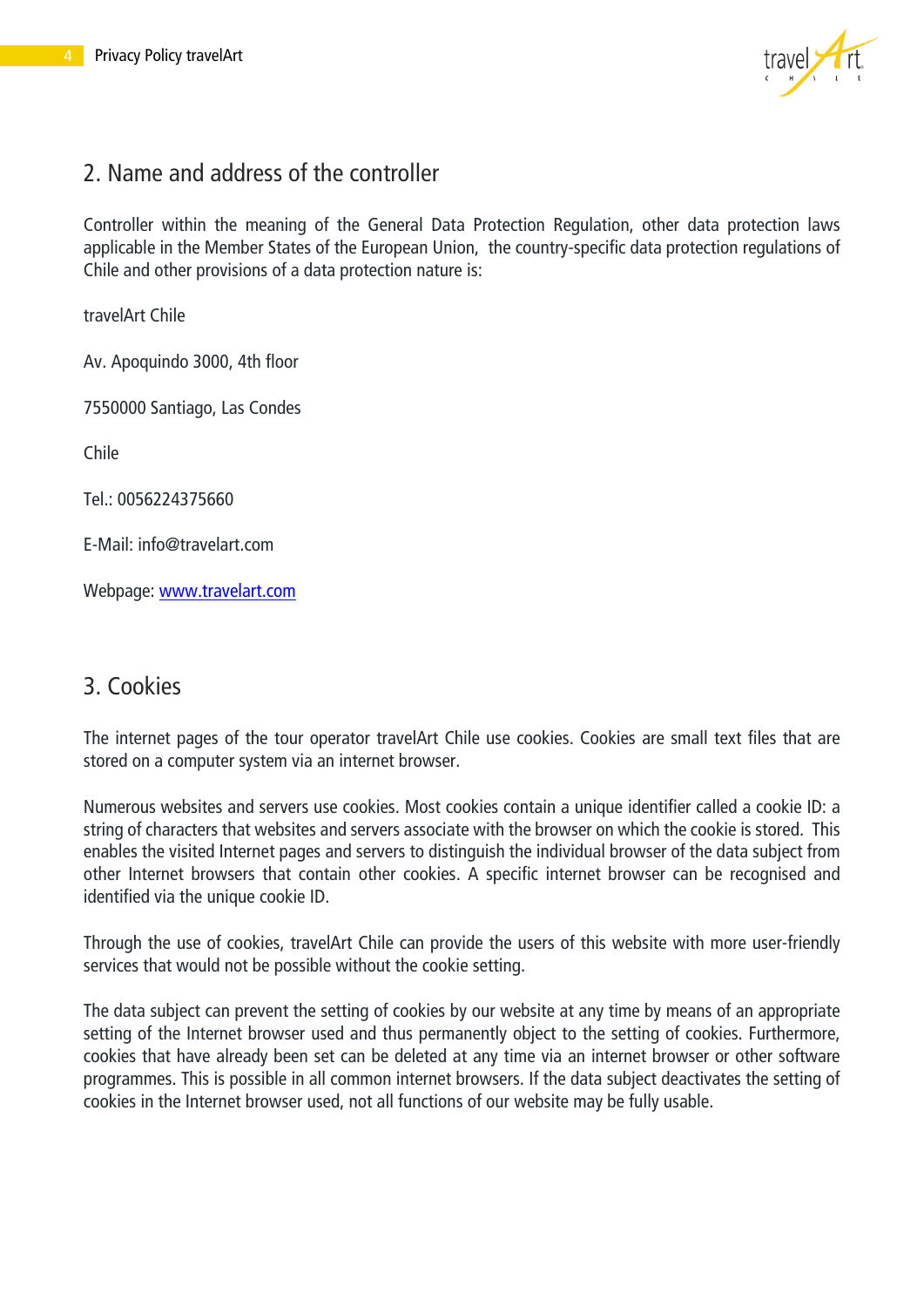

# <span id="page-4-0"></span>4. Collection of general data and information

The website of the tour operator travelArt Chile collects a series of general data and information every time a data subject or automated system calls up the website. This general data and information is stored in the log files of the server. The following data may be collected: (1) the browser types and versions used, (2) the operating system used by the accessing system, (3) the website from which an accessing system accesses our website (so-called referrer), (4) the sub-websites that are accessed via an accessing system on our website, (5) the date and time of access to the website, (6) an Internet protocol address (IP address), (7) the Internet service provider of the accessing system and (8) other similar data and information that serve to avert danger in the event of attacks on our information technology systems.

When using these general data and information, travelArt Chile does not draw any conclusions about the data subject. Rather, this information is needed (1) to deliver the contents of our website correctly, (2) to optimise the contents of our website and the advertising for these, (3) to ensure the long-term operability of our information technology systems and the technology of our website, and (4) to provide law enforcement authorities with the information necessary for prosecution in the event of a cyber attack. Therefore, the tour operator travelArt Chile analyzes anonymously collected data and information on one hand for statistical purposes and on the other hand for the purpose of increasing the data protection and data security of our enterprise, and ultimately ensuring an optimal level of protection for the personal data we process. The anonymous data of the server log files are stored separately from any personal data provided by a data subject.

#### <span id="page-4-1"></span>5. Contact option via the website

The website of travelArt Chile contains statutory provisions which enable a quick electronic contact to our enterprise, as well as direct communication with us, which also includes a general address of the so-called electronic mail (e-mail address). If a data subject contacts the controller by e-mail or by using a contact form, the personal data transmitted by the data subject will be stored automatically. Such personal data transmitted on a voluntary basis by a data subject to the controller will be stored for the purposes of processing or contacting the data subject. This personal data will not be disclosed to third parties.

## <span id="page-4-2"></span>6. Routine deletion and blocking of personal data

The controller shall process and store personal data of the data subject only for the time necessary to achieve the purpose of storage.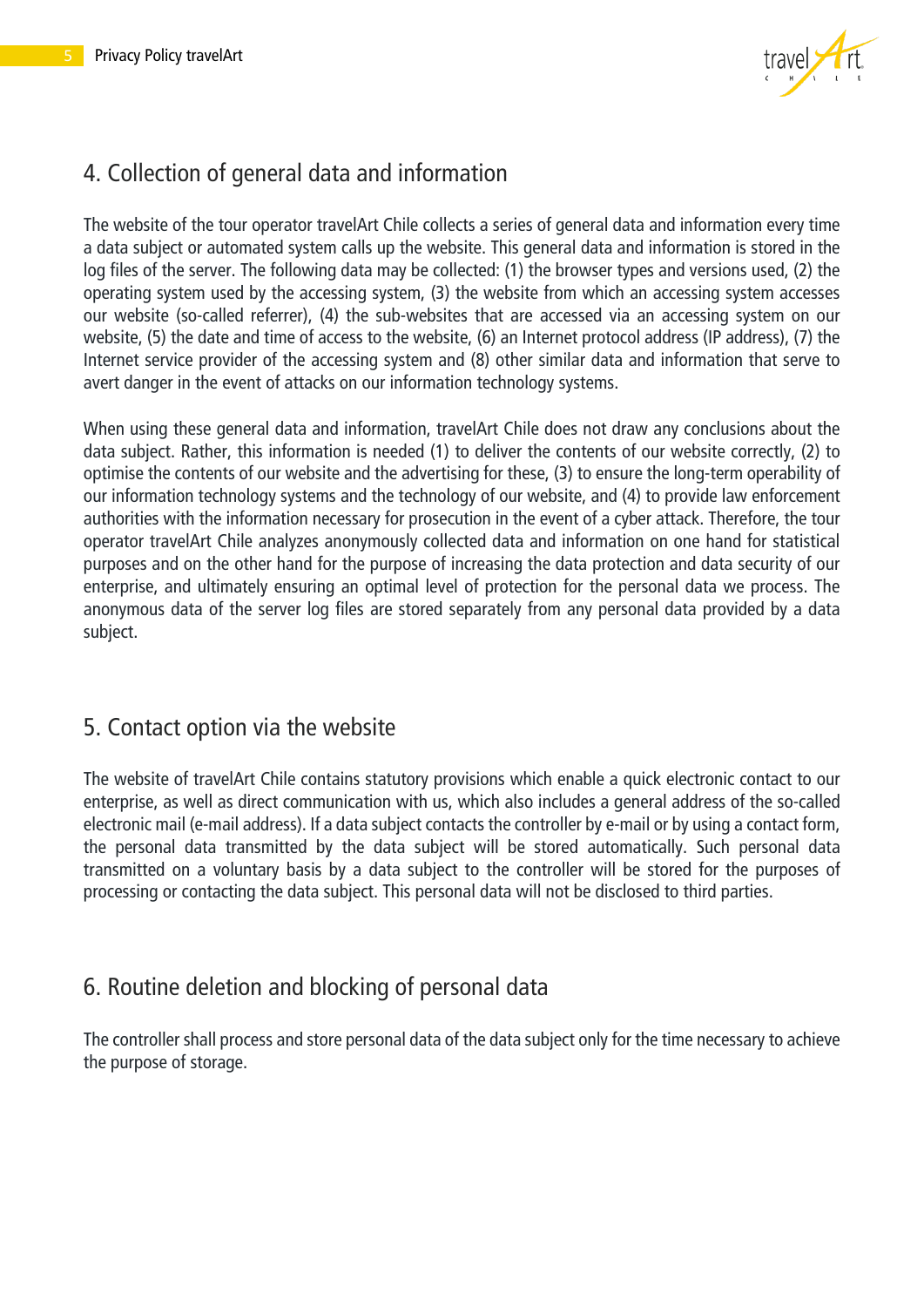

## <span id="page-5-0"></span>7. Rights of the data subject

• a) Right to obtain confirmation

Every data subject shall have the right to obtain confirmation from the controller as to whether personal data concerning him or her are being processed. If a data subject wishes to exercise this right, he or she may, at any time, contact any employee of the controller.

• b) Right to obtain information

Any data subject concerned by the processing of personal data shall have the right to obtain from the controller, at any time and free of charge, information about the personal data stored concerning him or her, as well as a copy of such information.

Furthermore, the data subject has the right to be informed whether personal data have been transferred to a third country or to an international organisation. If this is the case, the data subject also has the right to obtain information on the appropriate safeguards in connection with the transfer.

If a data subject wishes to exercise this right of access, he or she may contact an employee of the controller at any time.

• c) Right to be deleted (right to be forgotten)

Any data subject concerned by the processing of personal data shall have the right to obtain from the controller the erasure without delay of personal data relating to him or her, where one of the following cases applies and where the processing is not necessary:

- $\circ$  The personal data were collected or otherwise processed for purposes for which they are no longer necessary.
- o The personal data have been processed unlawfully.

If one of the aforementioned reasons applies, and a data subject wishes to request the erasure of personal data stored by the tour operator travelArt Chile, he or she may, at any time, contact any employee of the controller. The employee of travelArt Chile will ensure that the erasure request is complied with immediately.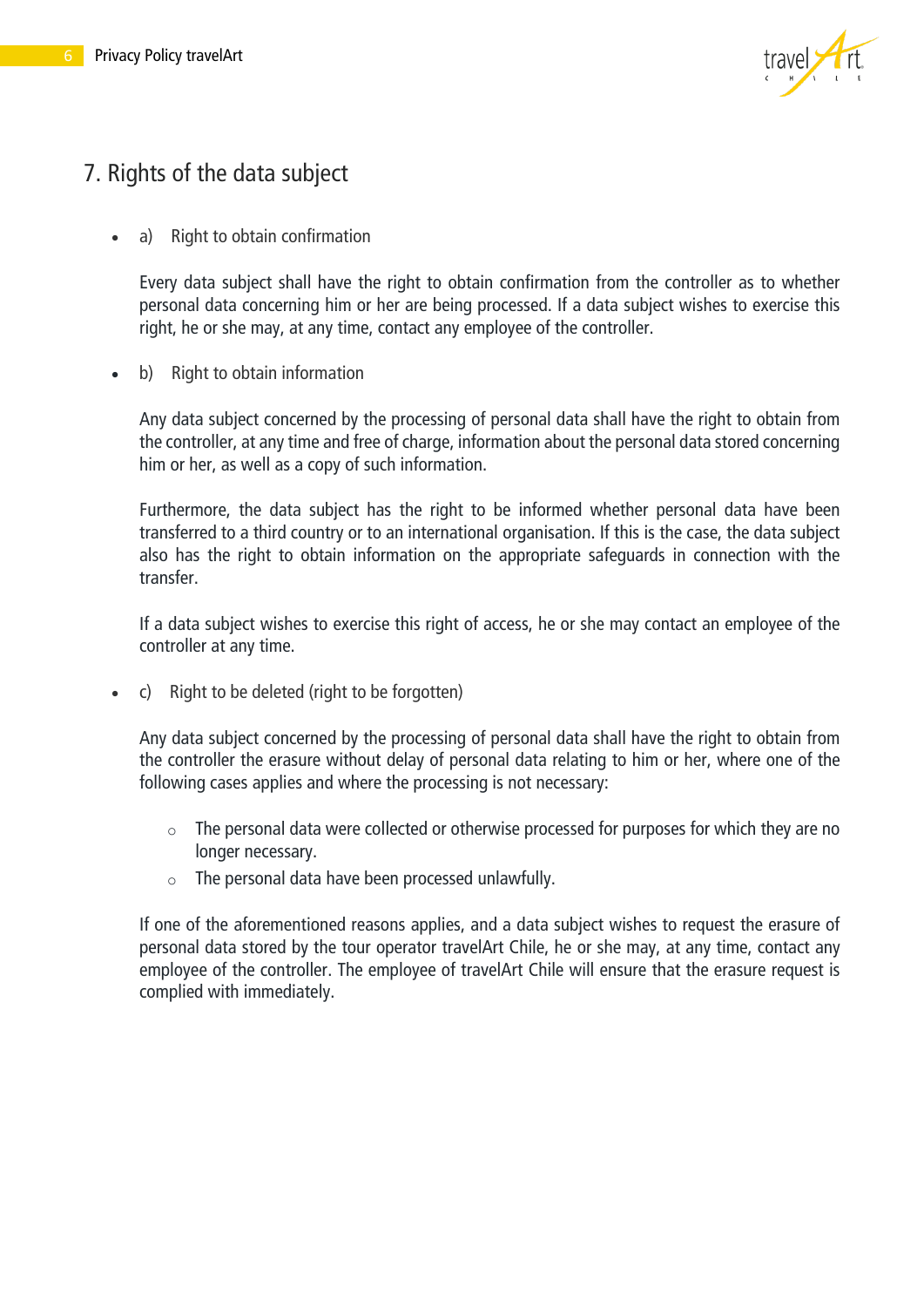

• d) Right to restriction of processing

Any data subject concerned by the processing of personal data shall have the right to obtain from the controller the restriction of processing where one of the following conditions is met:

- $\circ$  The accuracy of the personal data is contested by the data subject for a period enabling the controller to verify the accuracy of the personal data.
- o The processing is unlawful, the data subject declines the erasure of the personal data and requests instead the restriction of the use of the personal data.
- $\circ$  The controller no longer needs the personal data for the purposes of processing, but the data subject needs it for the establishment, exercise or defence of legal claims.

If one of the aforementioned conditions is met, and a data subject wishes to request the restriction of personal data stored by the tour operator travelArt Chile, he or she may, at any time, contact any employee of the controller. The employee of travelArt Chile will arrange the restriction of the processing.

e) Right to object

Any data subject concerned by the processing of personal data shall have the right to object at any time, on the basis of his or her particular situation, to the processing of personal data relating to him or her. This also applies to profiling based on these regulations.

The tour operator travelArt Chile shall no longer process the personal data in the event of the objection, unless we can demonstrate compelling legitimate reasons for the processing which override the interests, rights and freedoms of the data subject, or for the assertion, exercise or defence of legal claims.

If travelArt Chile processes personal data for the purpose of direct marketing, the data subject shall have the right to object at any time to processing of personal data being used for such marketing. This also applies to profiling insofar as it is related to such direct marketing. If the data subject objects to travelArt Chile to the processing for direct marketing purposes, travelArt Chile will no longer process the personal data for these purposes.

In order to exercise the right to object, the data subject may directly contact any employee of travelArt Chile.

f) Right to withdraw consent

Any data subject concerned by the processing of personal data has the right to withdraw consent to the processing of personal data at any time.

If the data subject wishes to exercise the right to withdraw consent, he or she may, at any time, contact any employee of the controller.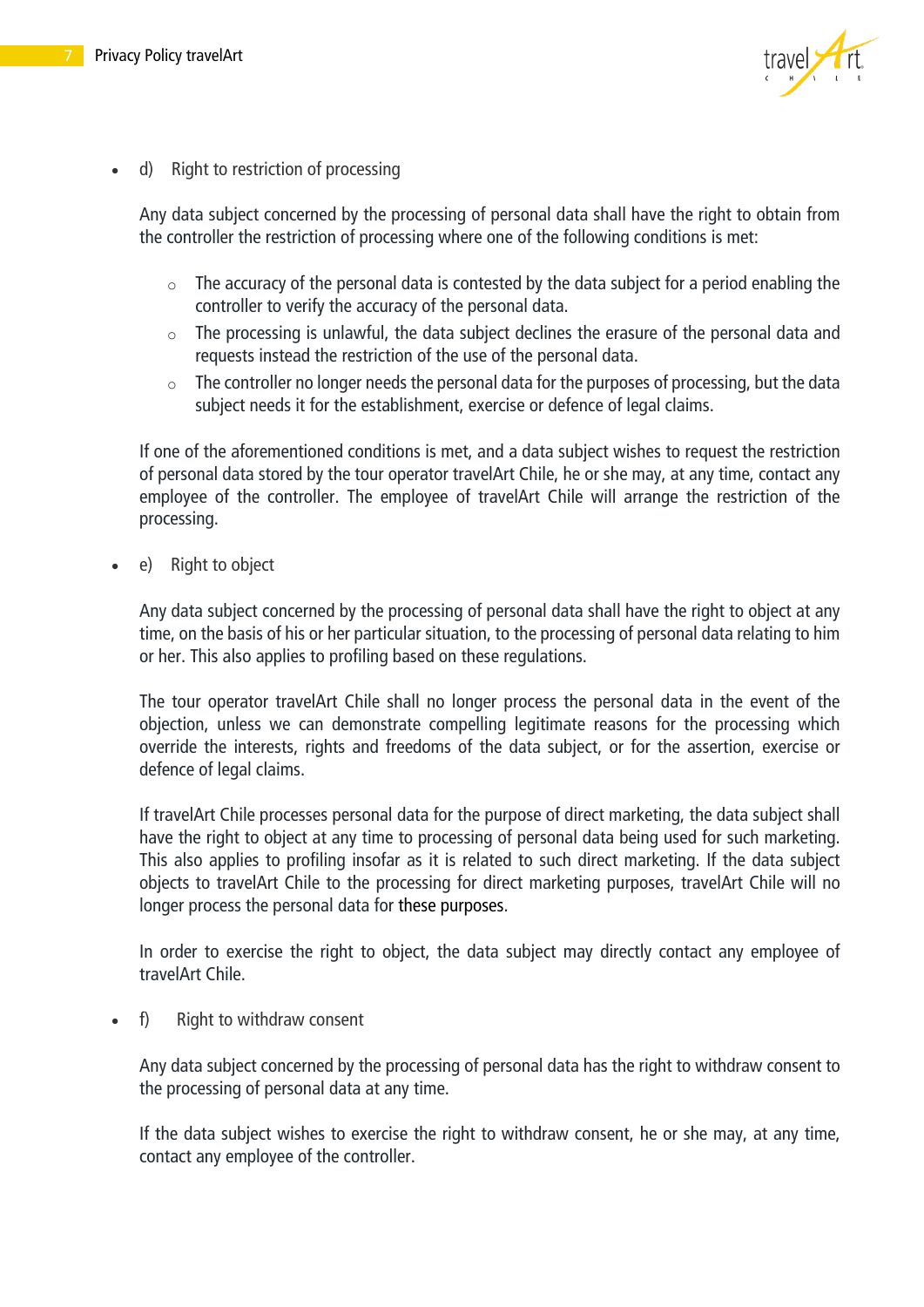

#### <span id="page-7-0"></span>8. Data protection in applications and the application process

The controller collects and processes the personal data of applicants for the purpose of managing the application procedure. The processing may also be carried out electronically. This is in particular the case when an applicant submits relevant application documents to the controller by electronic means, for example by e-mail. If the controller concludes an employment contract with an applicant, the transmitted data will be stored for the purpose of processing the employment relationship in compliance with the statutory provisions. If the controller does not conclude an employment contract with the applicant, the application documents shall be automatically deleted two months after the notification of the rejection decision, provided that no other legitimate interests of the controller prevent such deletion.

#### <span id="page-7-1"></span>9. Privacy policy on the use and application of Facebook

The controller has integrated components of the company Facebook on this website. Facebook is a social network.

A social network is a social meeting place operated on the Internet, an online community that usually allows users to communicate and interact with each other in virtual space. A social network can serve as a platform for exchanging opinions and experiences or enables the internet community to provide personal or companyrelated information. Facebook allows social network users to create private profiles, upload photos and network via friend requests, among other things.

The operating company of Facebook is Facebook, Inc., 1 Hacker Way, Menlo Park, CA 94025, USA. The controller of personal data if a data subject lives outside the USA or Canada is Facebook Ireland Ltd, 4 Grand Canal Square, Grand Canal Harbour, Dublin 2, Ireland.

Each time one of the individual pages of this website operated by the data controller is called up and on which a Facebook component (Facebook plug-in) has been integrated, the internet browser on the information technology system of the data subject is automatically caused by the respective Facebook component to download a representation of the corresponding Facebook component from Facebook. A complete overview of all Facebook plug-ins can be found at [https://developers.facebook.com/docs/plugins/?locale=en\\_EN.](https://developers.facebook.com/docs/plugins/?locale=en_EN) Within the context of this technical procedure, Facebook receives information about which specific sub-page of our website is visited by the data subject.

If the data subject is logged in to Facebook at the same time, Facebook recognises which specific sub-page of our website the data subject is visiting each time the data subject calls up our website and for the entire duration of the respective stay on our website. This information is collected by the Facebook component and assigned by Facebook to the respective Facebook account of the data subject. If the data subject activates one of the Facebook buttons integrated on our website, for example the "Like" button, or if the data subject posts a comment, Facebook assigns this information to the personal Facebook user account of the data subject and stores this personal data.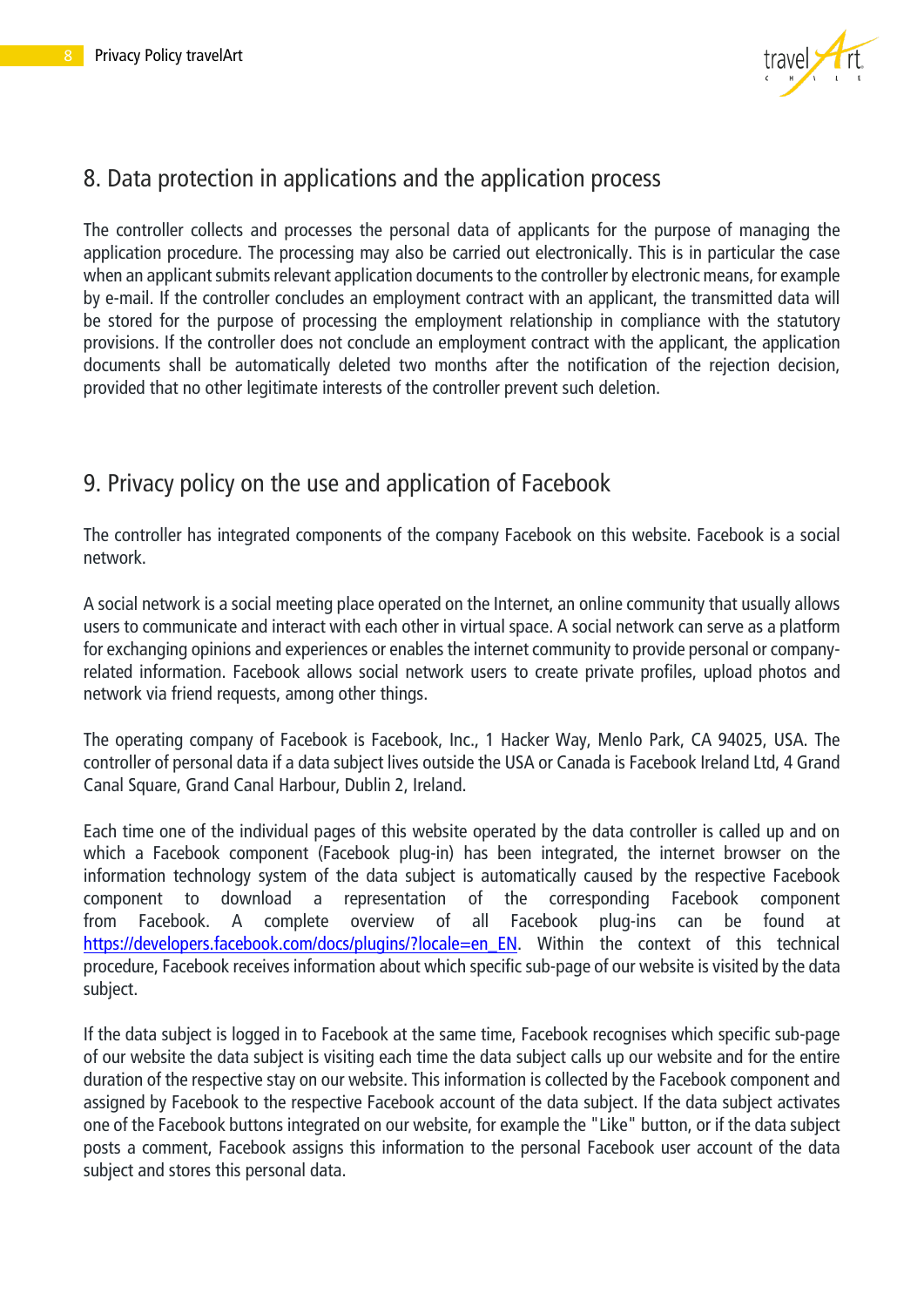

Facebook always receives information via the Facebook component that the data subject has visited our website if the data subject is logged into Facebook at the same time as calling up our website; this takes place regardless of whether the data subject clicks on the Facebook component or not. If the data subject does not want this information to be transmitted to Facebook, he or she can prevent the transmission by logging out of his or her Facebook account before accessing our website.

The data policy published by Facebook, which can be accessed at [https://de-de.facebook.com/about/privacy/,](https://de-de.facebook.com/about/privacy/) provides information on the collection, processing and use of personal data by Facebook. It also explains which setting options Facebook offers to protect the privacy of the data subject. In addition, various applications are available that make it possible to suppress data transmission to Facebook. Such applications can be used by the data subject to suppress data transmission to Facebook.

## <span id="page-8-0"></span>10. Privacy policy on the use and application of Google Analytics (with anonymisation function)

The controller has integrated the Google Analytics component (with anonymisation function) on this website. Google Analytics is a web analysis service. Web analysis is the collection, compilation and evaluation of data about the behaviour of visitors to websites. Among other things, a web analysis service collects data on the website from which a data subject has accessed a website (so-called referrers), which sub-pages of the website have been accessed or how often and for how long a sub-page has been viewed. A web analysis is mainly used to optimise a website and to analyse the costs and benefits of internet advertising.

The operating company of the Google Analytics component is Google Ireland Limited, Gordon House, Barrow Street, Dublin, D04 E5W5, Ireland.

The purpose of the Google Analytics component is to analyse the flow of visitors to our website. Google uses the data and information obtained, among other things, to evaluate the use of our website, to compile online reports for us showing the activities on our website and to provide other services related to the use of our website.

Google Analytics sets a cookie on the information technology system of the data subject. What cookies are has already been explained above. By setting the cookie, Google is enabled to analyse the use of our website. Each time one of the individual pages of this website operated by the data controller is called up and on which a Google Analytics component has been integrated, the internet browser on the data subject's information technology system is automatically caused by the respective Google Analytics component to transmit data to Google for the purpose of online analysis. As part of this technical process, Google obtains knowledge of personal data, such as the IP address of the data subject, which Google uses, among other things, to track the origin of visitors and clicks and subsequently to enable commission settlements.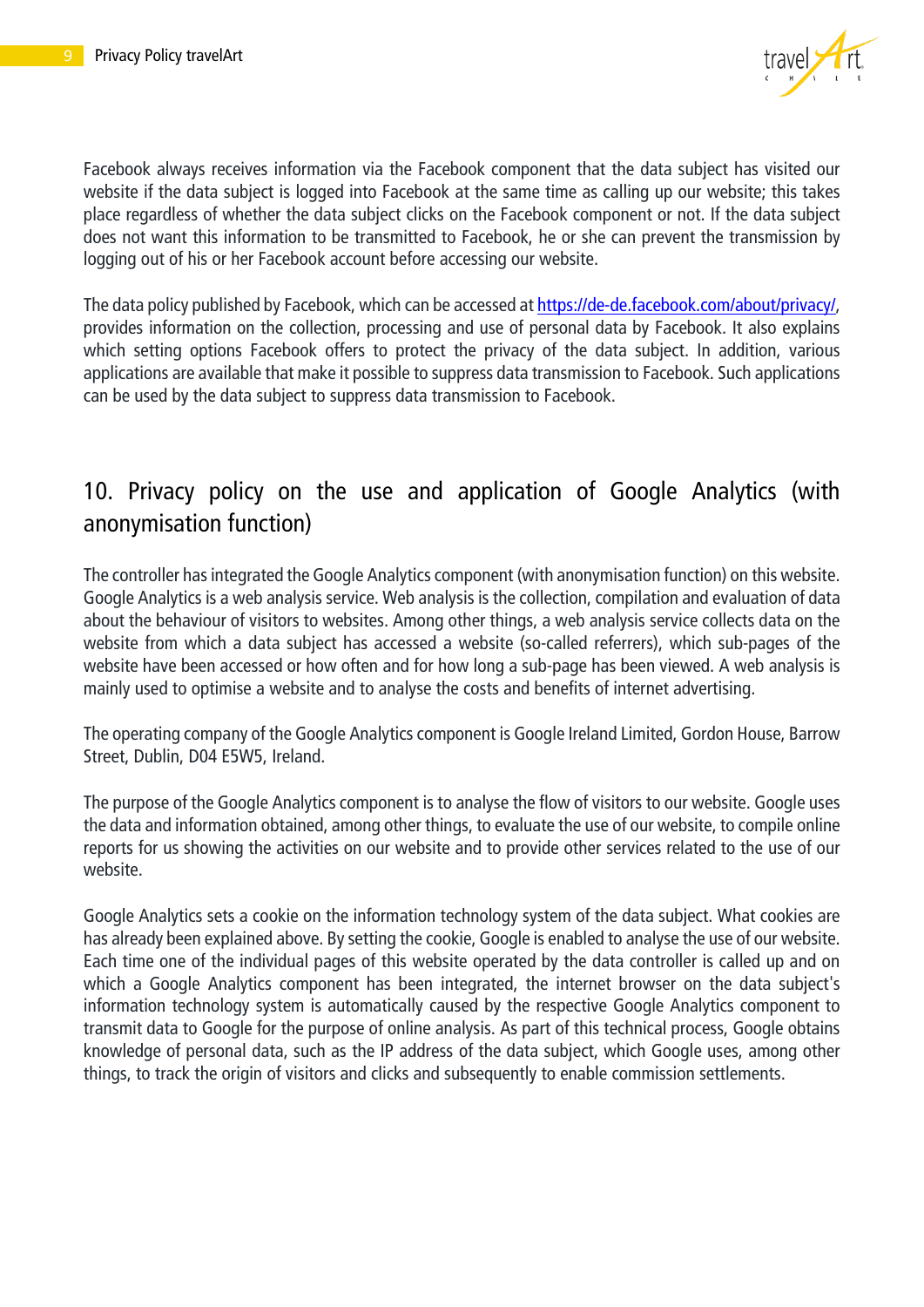

By means of the cookie, personal information, for example the access time, the location from which an access originated and the frequency of visits to our website by the data subject, is stored. Each time the data subject visits our website, this personal data, including the IP address of the internet connection used by the data subject, is transmitted to Google in the United States of America. This personal data is stored by Google in the United States of America. Google may pass on this personal data collected via the technical procedure to third parties.

The data subject can prevent the setting of cookies by our website, as already described above, at any time by means of an appropriate setting of the internet browser used and thus permanently object to the setting of cookies. Such a setting of the Internet browser used would also prevent Google from setting a cookie on the information technology system of the data subject. In addition, a cookie already set by Google Analytics can be deleted at any time via the internet browser or other software programmes.

Furthermore, the data subject has the option to object to the collection of data generated by Google Analytics and related to the use of this website as well as to the processing of this data by Google and to prevent such processing. For this purpose, the data subject must download and install a browser add-on under the link [https://tools.google.com/dlpage/gaoptout.](https://tools.google.com/dlpage/gaoptout) This browser add-on informs Google Analytics via JavaScript that no data and information on visits to Internet pages may be transmitted to Google Analytics. The installation of the browser add-on is considered by Google as an objection. If the data subject's information technology system is deleted, formatted or reinstalled at a later date, the data subject must reinstall the browser addon in order to deactivate Google Analytics. If the browser add-on is uninstalled or deactivated by the data subject or another person within his or her control, it is possible to reinstall or reactivate the browser addon.

Further information and the applicable Google privacy policy can be found at <https://www.google.de/intl/de/policies/privacy/> and at [http://www.google.com/analytics/terms/de.html.](http://www.google.com/analytics/terms/de.html) Google Analytics is explained in more detail under this link [https://www.google.com/intl/de\\_de/analytics/.](https://www.google.com/intl/de_de/analytics/)

#### <span id="page-9-0"></span>11. Privacy policy on the use and application of Instagram

The controller has integrated components of the Instagram service on this website. Instagram is a service that qualifies as an audiovisual platform and allows users to share photos and videos and also to redistribute such data on other social networks.

The operator of the Instagram services is Facebook Ireland Ltd, 4 Grand Canal Square, Grand Canal Harbour, Dublin 2 Ireland.

Each time one of the individual pages of this website operated by the data controller is called up and on which an Instagram component (Insta button) has been integrated, the internet browser on the information technology system of the data subject is automatically caused by the respective Instagram component to download a representation of the corresponding component from Instagram. Within the scope of this technical procedure, Instagram receives information about which specific subpage of our website is visited by the data subject.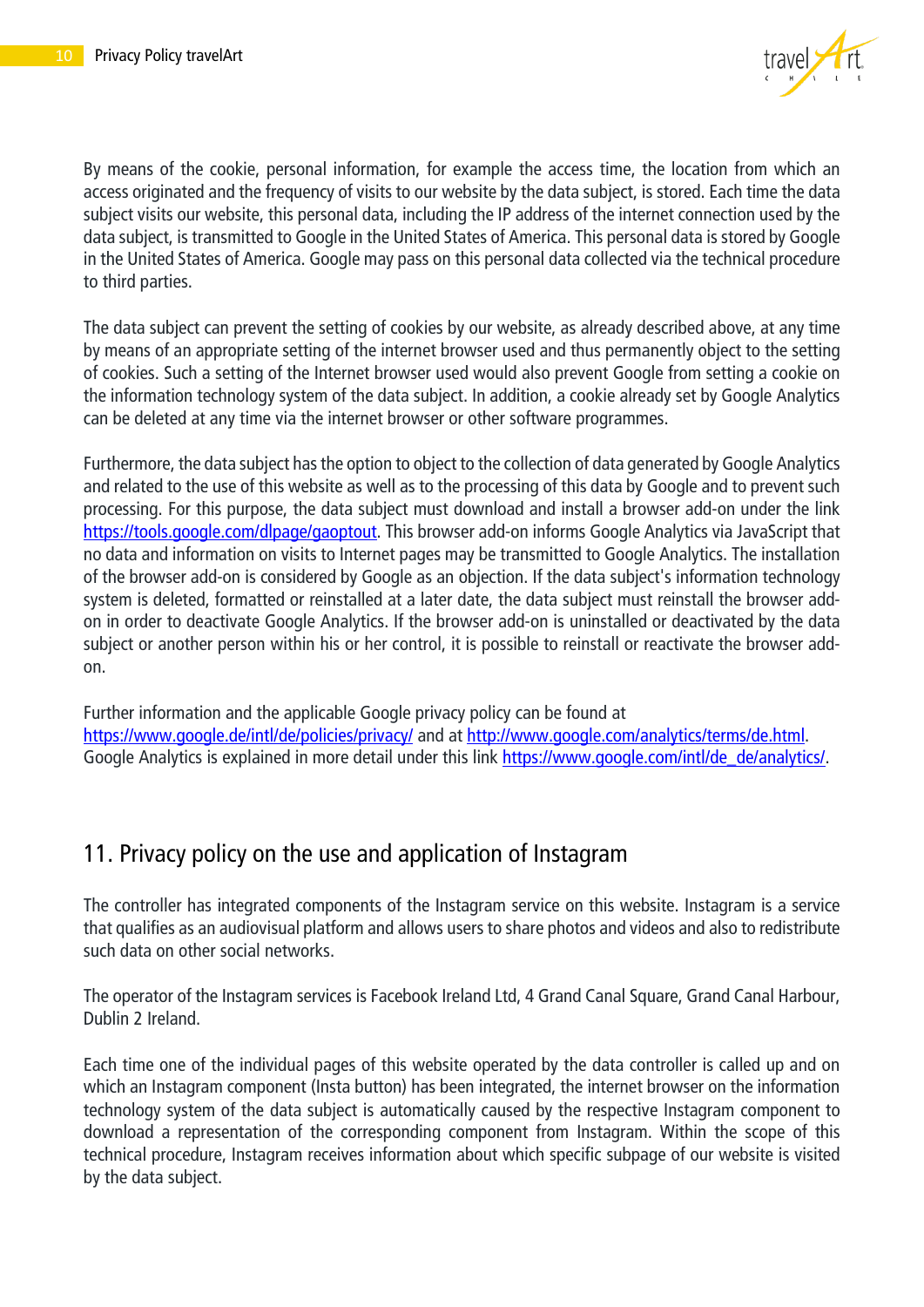

If the data subject is logged in to Instagram at the same time, Instagram recognises which specific subpage the data subject is visiting each time the data subject calls up our website and for the entire duration of the respective stay on our website. This information is collected by the Instagram component and assigned by Instagram to the respective Instagram account of the data subject. If the data subject activates one of the Instagram buttons integrated on our website, the data and information thus transmitted will be assigned to the personal Instagram user account of the data subject and stored and processed by Instagram.

Instagram always receives information via the Instagram component that the data subject has visited our website if the data subject is logged into Instagram at the same time as calling up our website; this takes place regardless of whether the data subject clicks on the Instagram component or not. If the data subject does not want this information to be transmitted to Instagram, he or she can prevent the transmission by logging out of his or her Instagram account before accessing our website.

Further information and Instagram's applicable privacy policy can be found at [https://www.instagram.com/about/legal/privacy/.](https://www.instagram.com/about/legal/privacy/)

#### <span id="page-10-0"></span>12. Privacy policy on the use and application of LinkedIn

The controller has integrated components of the LinkedIn Corporation on this website. LinkedIn is an Internet-based social network that allows users to connect with existing business contacts and to make new business contacts. Over 400 million registered people use LinkedIn in more than 200 countries. This makes LinkedIn currently the largest platform for business contacts and one of the most visited websites in the world.

The operating company of LinkedIn is LinkedIn Corporation, 2029 Stierlin Court Mountain View, CA 94043, USA. For data protection issues outside the USA, LinkedIn Ireland, Privacy Policy Issues, Wilton Plaza, Wilton Place, Dublin 2, Ireland, is responsible.

With each individual call-up of our website that is equipped with a LinkedIn component (LinkedIn plug-in), this component causes the browser used by the data subject to download a corresponding representation of the component from LinkedIn. Further information on LinkedIn plug-ins can be found at [https://developer.linkedin.com/plugins.](https://developer.linkedin.com/plugins) As part of this technical procedure, LinkedIn receives information about which specific sub-page of our website is visited by the data subject..

If the data subject is logged in to LinkedIn at the same time, LinkedIn recognises which specific subpage of our website the data subject is visiting with each call-up of our website by the data subject and for the entire duration of the respective stay on our website. This information is collected by the LinkedIn component and assigned by LinkedIn to the respective LinkedIn account of the data subject. If the data subject activates a LinkedIn button integrated on our website, LinkedIn assigns this information to the personal LinkedIn user account of the data subject and stores this personal data.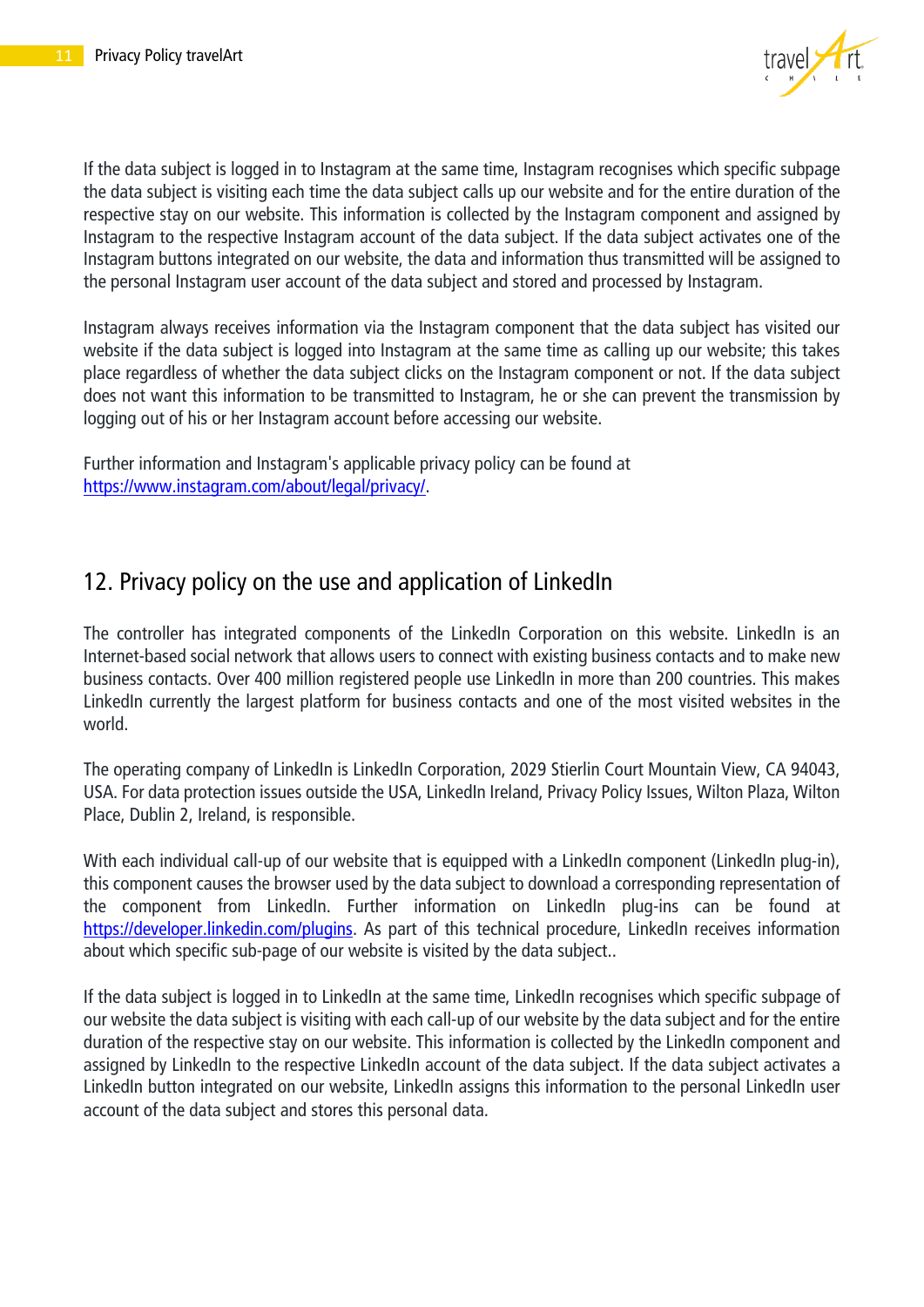

LinkedIn always receives information via the LinkedIn component that the data subject has visited our website if the data subject is logged into LinkedIn at the same time as calling up our website; this takes place regardless of whether the data subject clicks on the LinkedIn component or not. If the data subject does not want this information to be transmitted to LinkedIn, he or she can prevent the transmission by logging out of his or her LinkedIn account before accessing our website.

LinkedIn offers the ability to unsubscribe from email messages, SMS messages and targeted ads, as well as manage ad settings at https://www.linkedin.com/psettings/quest-controls. LinkedIn also uses partners such as Quantcast, Google Analytics, BlueKai, DoubleClick, Nielsen, Comscore, Eloqua and Lotame, which may set cookies. Such cookies can be rejected at [https://www.linkedin.com/legal/cookie-policy.](https://www.linkedin.com/legal/cookie-policy) LinkedIn's applicable privacy policy is available at [https://www.linkedin.com/legal/privacy-policy.](https://www.linkedin.com/legal/privacy-policy) LinkedIn's cookie policy is available at [https://www.linkedin.com/legal/cookie-policy.](https://www.linkedin.com/legal/cookie-policy)

#### <span id="page-11-0"></span>13. Privacy policy on the use and application of Twitter

The controller has integrated Twitter components on this website. Twitter is a multilingual publicly accessible microblogging service on which users can publish and distribute so-called tweets, i.e. short messages limited to 280 characters. These short messages can be accessed by anyone, including people who are not registered with Twitter. However, the tweets are also displayed to the so-called followers of the respective user. Followers are other Twitter users who follow the tweets of a user. Furthermore, Twitter makes it possible to address a broad audience via hashtags, links or retweets.

The operating company of Twitter is Twitter International Company, One Cumberland Place, Fenian Street Dublin 2, D02 AX07, Ireland.

Each time one of the individual pages of this website operated by the controller is called up and on which a Twitter component (Twitter button) has been integrated, the internet browser on the information technology system of the data subject is automatically caused by the respective Twitter component to download a representation of the corresponding Twitter component from Twitter. Further information on the Twitter buttons can be found at [https://about.twitter.com/de/resources/buttons.](https://about.twitter.com/de/resources/buttons) Within the scope of this technical procedure, Twitter receives information about which specific sub-page of our website is visited by the data subject. The purpose of integrating the Twitter component is to enable our users to disseminate the content of this website, to make this website known in the digital world and to increase our visitor numbers.

If the data subject is logged into Twitter at the same time, Twitter recognises which specific sub-page of our website the data subject is visiting each time the data subject calls up our website and for the entire duration of the respective stay on our website. This information is collected by the Twitter component and assigned by Twitter to the respective Twitter account of the data subject. If the data subject activates one of the Twitter buttons integrated on our website, the data and information thus transmitted will be assigned to the personal Twitter user account of the data subject and stored and processed by Twitter.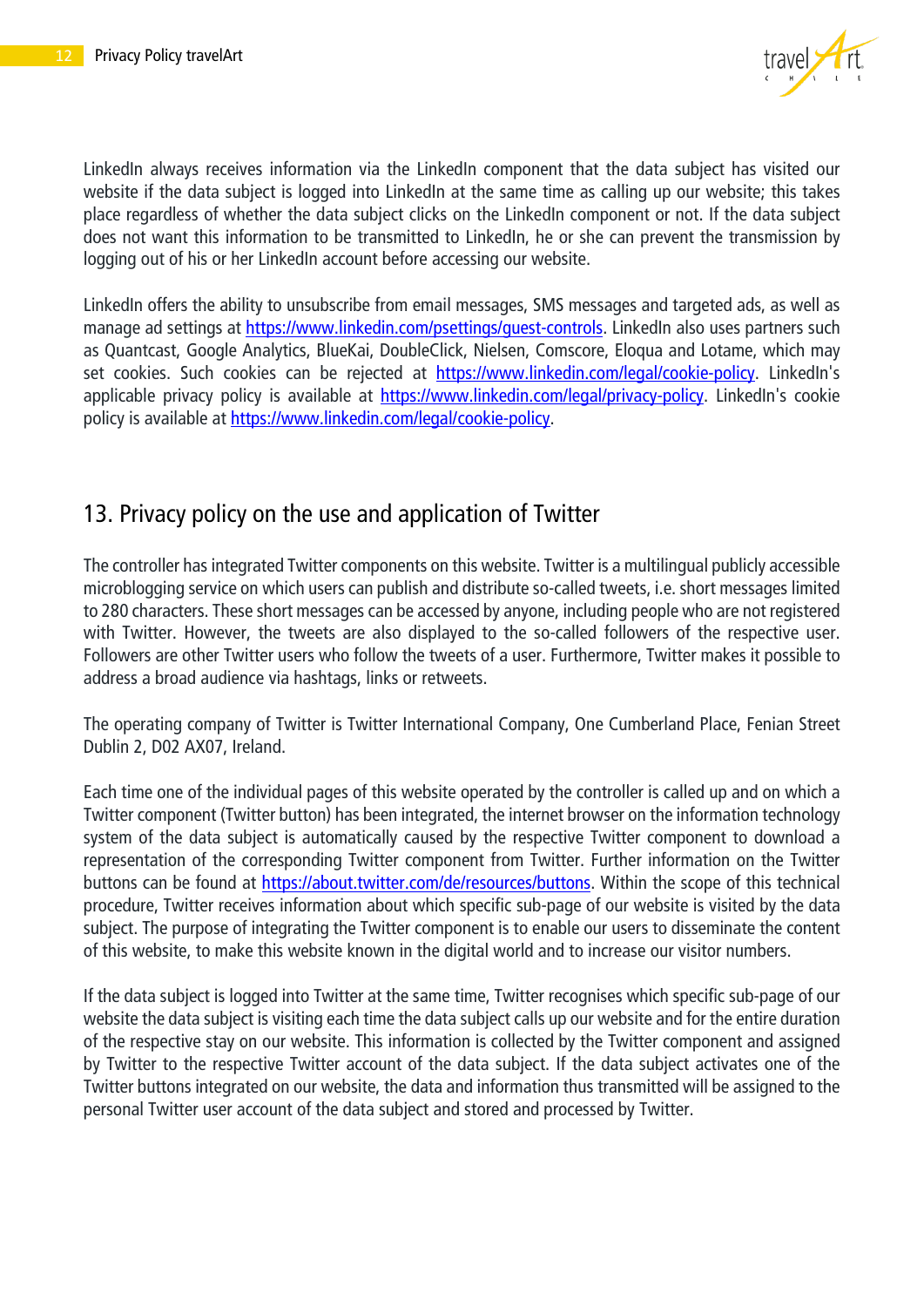

Twitter always receives information via the Twitter component that the data subject has visited our website if the data subject is logged into Twitter at the same time as calling up our website; this takes place regardless of whether the data subject clicks on the Twitter component or not. If the data subject does not want this information to be transmitted to Twitter, he or she can prevent the transmission by logging out of his or her Twitter account before accessing our website.

Twitter's applicable privacy policy is available at [https://twitter.com/privacy?lang=en.](https://twitter.com/privacy?lang=en)

#### <span id="page-12-0"></span>14. Privacy policy on the use and application of YouTube

The controller has integrated YouTube components on this website. YouTube is an Internet video portal that allows video publishers to post video clips free of charge and other users to view, rate and comment on them, also free of charge. YouTube allows the publication of all types of videos, which is why complete film and television programmes, but also music videos, trailers or videos made by users themselves can be accessed via the Internet portal.

The operating company of YouTube is Google Ireland Limited, Gordon House, Barrow Street, Dublin, D04 E5W5, Ireland.

Each time one of the individual pages of this website operated by the data controller is called up and on which a YouTube component (YouTube video) has been integrated, the internet browser on the information technology system of the data subject is automatically caused by the respective YouTube component to download a representation of the corresponding YouTube component from YouTube. Further information on YouTube can be found at [https://about.youtube/.](https://about.youtube/) Within the scope of this technical procedure, YouTube and Google receive information about which specific sub-page of our website is visited by the data subject.

If the data subject is logged into YouTube at the same time, YouTube recognises which specific sub-page of our website the data subject is visiting when a sub-page containing a YouTube video is called up. This information is collected by YouTube and Google and assigned to the respective YouTube account of the data subject.

YouTube and Google always receive information via the YouTube component that the data subject has visited our website if the data subject is logged into YouTube at the same time as calling up our website; this takes place regardless of whether the data subject clicks on a YouTube video or not. If the data subject does not want this information to be transmitted to YouTube and Google, he or she can prevent the transmission by logging out of his or her YouTube account before accessing our website.

The privacy policy published by YouTube, which can be accessed at

[https://policies.google.com/privacy?hl=en-GB,](https://policies.google.com/privacy?hl=en-GB) provides information on the collection, processing and use of personal data by YouTube and Google.